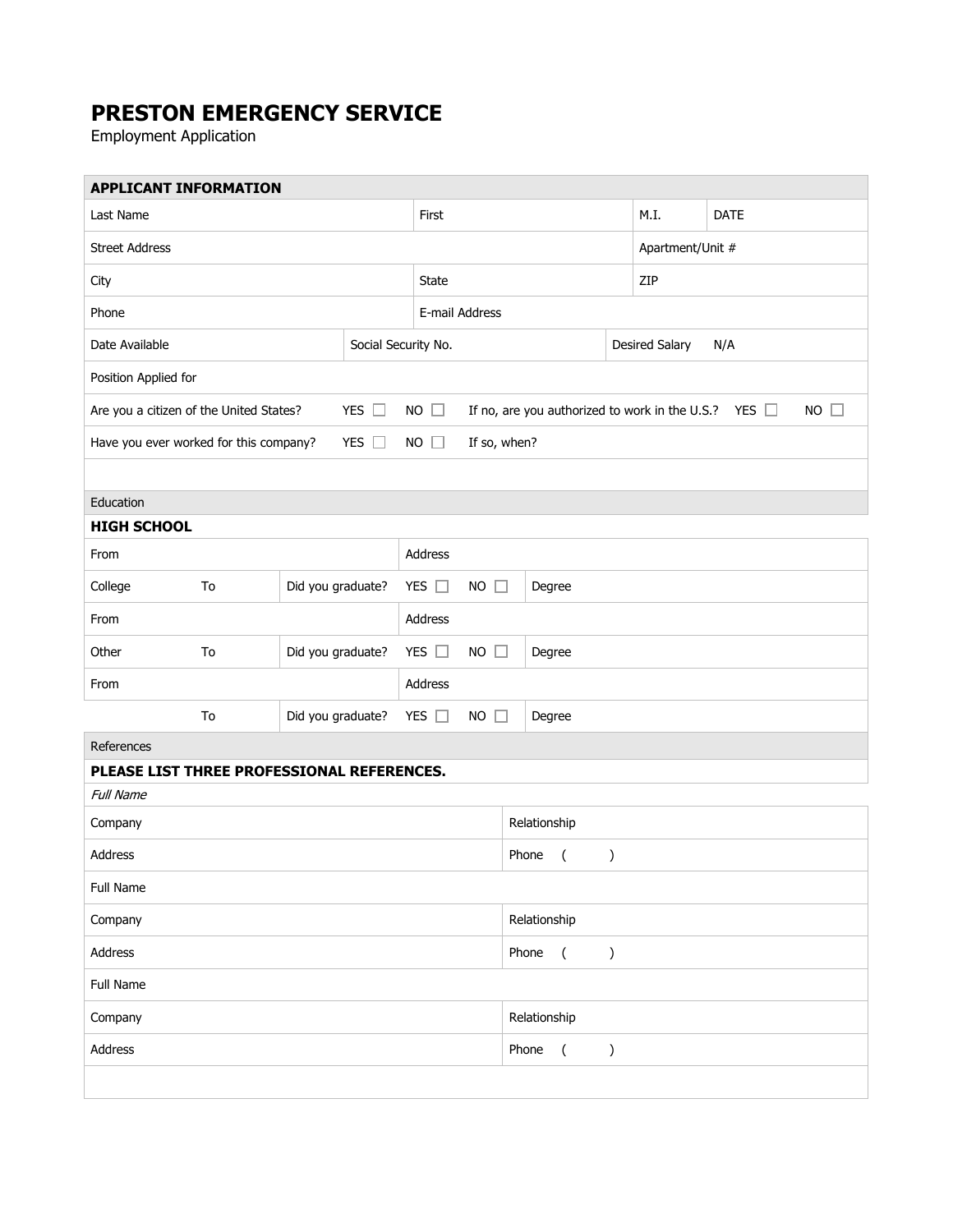| <b>LICENSE INFORMATION</b>                                                                                                                                                                                                                                                                    |                      |                     |                   |                     |      |    |  |  |  |
|-----------------------------------------------------------------------------------------------------------------------------------------------------------------------------------------------------------------------------------------------------------------------------------------------|----------------------|---------------------|-------------------|---------------------|------|----|--|--|--|
| <b>Driver License #</b>                                                                                                                                                                                                                                                                       | State Issued         |                     |                   |                     |      |    |  |  |  |
| Expiration                                                                                                                                                                                                                                                                                    |                      |                     |                   |                     |      |    |  |  |  |
| $NO \Box$<br>YES $\square$<br>Have you taken a Certified Emergency Vehicle operator's course?                                                                                                                                                                                                 |                      |                     |                   |                     |      |    |  |  |  |
| My driving privileges in Minnesota (whether or not I have a Minnesota driver's license)<br>are fully valid (NOT suspended, revoked, limited, or canceled).<br><b>YES</b><br>NO.                                                                                                               |                      |                     |                   |                     |      |    |  |  |  |
| <b>CPR Certificate</b><br>YES <b>I</b>                                                                                                                                                                                                                                                        | $NO$ $\Box$          | <b>Renewal Date</b> |                   |                     |      |    |  |  |  |
| Are you certified as a CPR Instructor?                                                                                                                                                                                                                                                        | YES $\Box$ NO $\Box$ |                     |                   |                     |      |    |  |  |  |
| <b>EMERGENCY MEDICAL TECHNICIAN LICENSE/FIRST RESPONDER LICENSE</b>                                                                                                                                                                                                                           |                      |                     |                   |                     |      |    |  |  |  |
| <b>State Issued</b>                                                                                                                                                                                                                                                                           | License Number       |                     |                   |                     |      |    |  |  |  |
| Renewal Date                                                                                                                                                                                                                                                                                  |                      |                     |                   |                     |      |    |  |  |  |
| Are you nationally certified?                                                                                                                                                                                                                                                                 | YES $\Box$           | $NO$ $\Box$         |                   |                     |      |    |  |  |  |
| <b>National License Number</b>                                                                                                                                                                                                                                                                |                      |                     |                   | <b>Renewal Date</b> |      |    |  |  |  |
| <b>ON-CALL AVAILABILITY FOR VOLUNTEERS</b>                                                                                                                                                                                                                                                    |                      |                     |                   |                     |      |    |  |  |  |
| Are you available during the day Monday through Friday?<br>YES $\Box$                                                                                                                                                                                                                         |                      |                     |                   | $NO$ $\Box$         |      |    |  |  |  |
| Will your employer allow you to respond?                                                                                                                                                                                                                                                      | YES $\Box$           | $NO \Box$           |                   |                     |      |    |  |  |  |
| Are you available during the weekends?                                                                                                                                                                                                                                                        | YES $\Box$           | $NO$ $\Box$         |                   |                     |      |    |  |  |  |
| *Hour requirement does not apply to EMT pool employees<br>Preston Emergency Service requires members to be on-call 60 hours per month of which 24 hours must be weekend hours. Weekend<br>shifts are scheduled in 24 hours shifts. (Friday 6PM to Saturday 6PM or Saturday 6PM to Sunday 6PM) |                      |                     |                   |                     |      |    |  |  |  |
| Would you be able to meet this requirement?                                                                                                                                                                                                                                                   | YES I                | $NO$ $\Box$         |                   |                     |      |    |  |  |  |
|                                                                                                                                                                                                                                                                                               |                      |                     |                   |                     |      |    |  |  |  |
| <b>MILITARY SERVICE</b>                                                                                                                                                                                                                                                                       |                      |                     |                   |                     |      |    |  |  |  |
| <b>Branch</b>                                                                                                                                                                                                                                                                                 |                      |                     |                   |                     | From | To |  |  |  |
| Rank at Discharge                                                                                                                                                                                                                                                                             |                      |                     | Type of Discharge |                     |      |    |  |  |  |
| If other than honorable, explain                                                                                                                                                                                                                                                              |                      |                     |                   |                     |      |    |  |  |  |

## PLEASE ATTACH PHOTO COPY OF ALL APPLICABLE LICENSES.